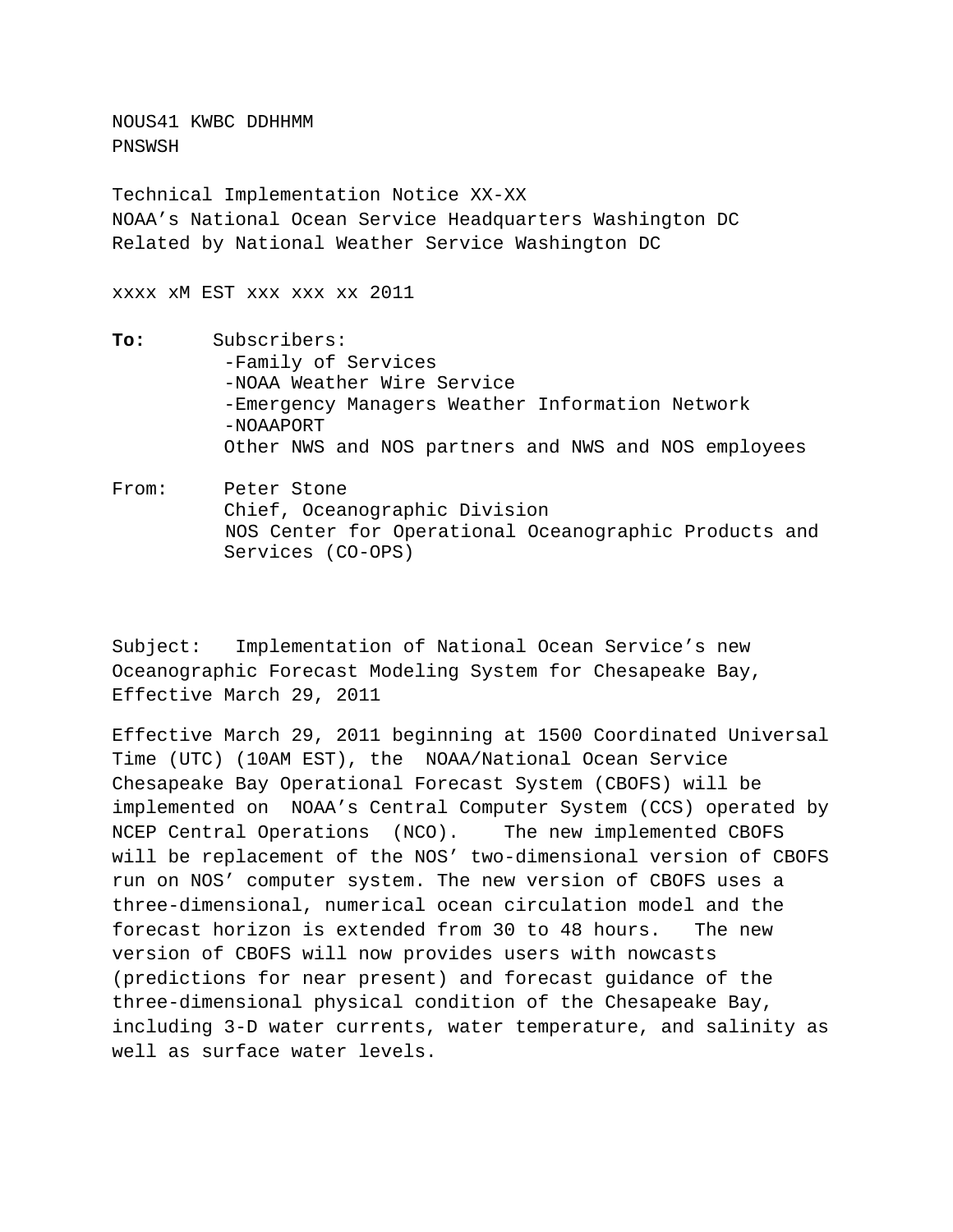The three-dimensional ocean model used by the new version of CBOFS is the Rutgers University's Regional Ocean Modeling System, a community-based, free-surface, hydrostatic, primitive equation ocean model which uses stretched, terrain-following sigma coordinates in the vertical and curvilinear coordinates in the horizontal. The CBOFS grid has 332 x 291 points in the horizontal. The finest grid resolutions in the x- and ydirections are 34m (111 feet) and 29m (95 feet), respectively, and the coarsest resolutions are 4895m (3 miles) and 3380m (2.1 miles), respectively. The vertical grid follows the terrain and consists of 20 model levels. The CBOFS domain was designed to include the whole of the Chesapeake Bay and a piece of the shelf to allow a realistic interaction between the shelf and the entrance to the Bay.

CBOFS has four daily nowcast and forecast cycles at 0, 6, 12, and 18 UTC and operates within NOS Coastal Ocean Modeling Framework (COMF). The meteorological forcing for CBOFS nowcast cycles is provided by hourly surface wind analyses from NCEP's Real-Time Mesoscale Analysis (RTMA) and surface heat flux from NCEP North American Mesoscale (NAM) weather prediction model. River discharge is estimated using near-real-time observations from U.S. Geological Survey river gauges. Oceanographic conditions on CBOFS' lateral boundary on the shelf are estimated based on subtidal water level forecast guidance from NWS Extra-Tropical Storm Surge (ETSS) Model and adjusted by observed subtidal water level s at NOS water level gauges, tides from Advanced CIRCulation Model (ADCIRC ) ec2001 tide database, and U.S. Navy Coastal Ocean Model (NCOM) temperature and salinity nowcasts.

The CBOFS forecast cycles rely on meteorological forcing is provided by NAM model forecast guidance and river discharge is estimated by persisting the most recent observations for the entire forecast period. On the lateral boundary, future water levels are estimated based on subtidal water level forecast guidance from the NWS Extra-Tropical Storm Surge Model and tides from the Advanced CIRCulation Model (ADCIRC) while water temperature and salinity conditions are based on NCOM forecast guidance.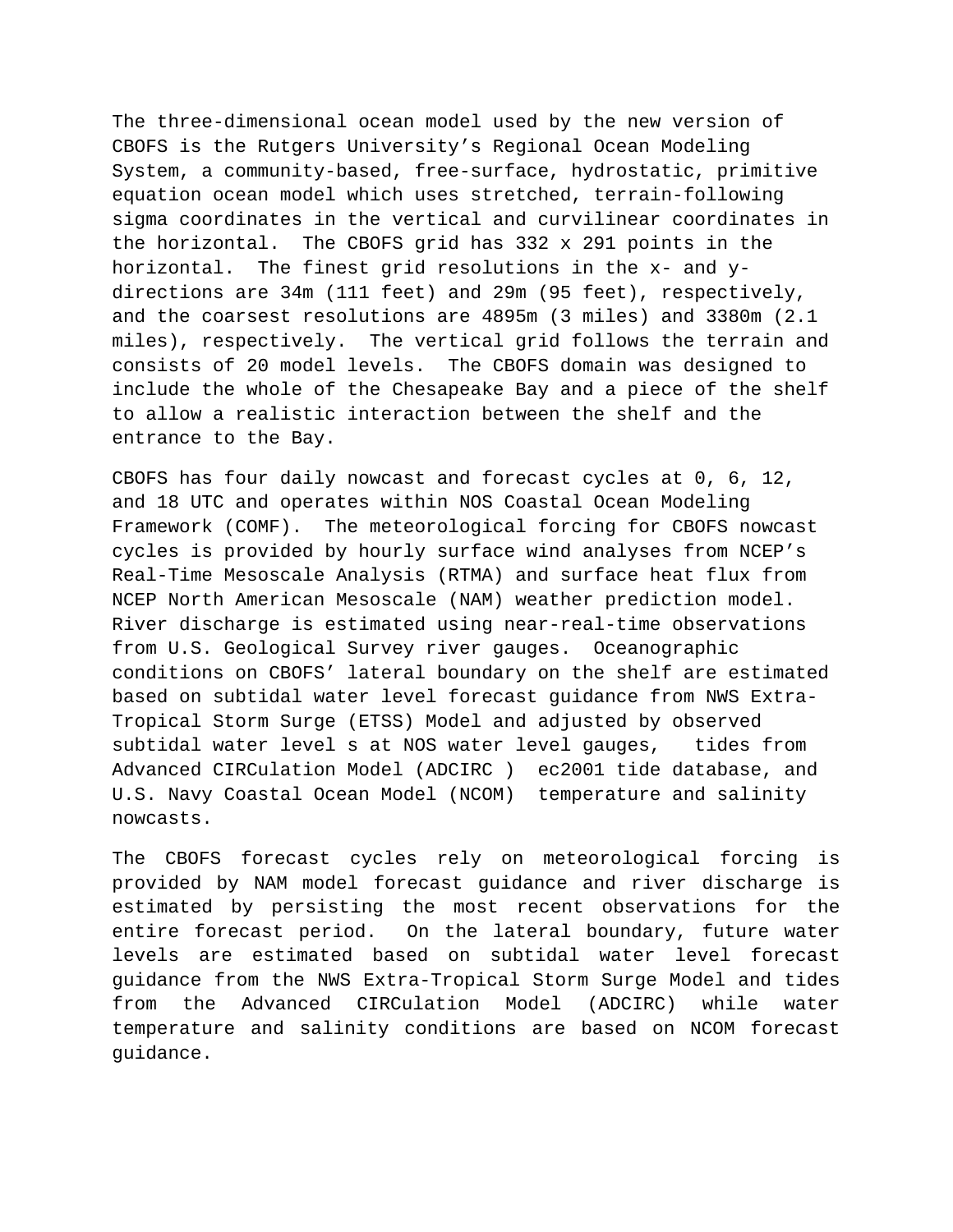The output delivery timing of the CBOFS on CO-OPS servers or web page will not be impacted by this implementation. However, an increase in the data volumes is expected due to the extension out to 48 hours.

Gridded and point forecast guidance from CBOFS will be available in netCDF files on the NCEP server at NOAA's Web Operations Centers (WOC) (ftpprd.ncep.noaa.gov) in the directory

/pub/data/nccfs/com/nos/prod/cbofs.yyyymmdd

at NOS/CO-OPS OPeNDAP server

<http://opendap.co-ops.nos.noaa.gov/netcdf/>

and at CO-OPS THREDDS server

[http://opendap.co-ops.nos.noaa.gov/thredds/catalog.html.](http://opendap.co-ops.nos.noaa.gov/thredds/catalog.html)

CBOFS output is displayed on the CO-OPS web page

[http://tidesandcurrents.noaa.gov](http://tidesandcurrents.noaa.gov/)

and the NOS nowCOAST web mapping portal at

[http://nowcoast.noaa.gov.](http://nowcoast.noaa.gov/)

Additional information about CBOFS can be found at

http://www.tidesandcurrents.noaa.gov/models.html.

CBOFS predictions are used by commercial and recreational mariners and fishermen, emergency managers, search and rescue operations, and NWS marine weather forecasters. The development and implementation of CBOFS was a joint project of the NOS/ Office of Coast Survey/Coast Survey Development Laboratory, the NOS/Center for Operational Oceanographic Products and Services (CO-OPS), NWS/NCEP/NCO and Rutgers University. CBOFS is monitored 24 x 7 by both NCO and CO-OPS Continuous Real-Time Monitoring System (CORMS) personnel.

If you have any questions concering these changes, please contact:

Dr. Aijun Zhang NOS/CO-OPS